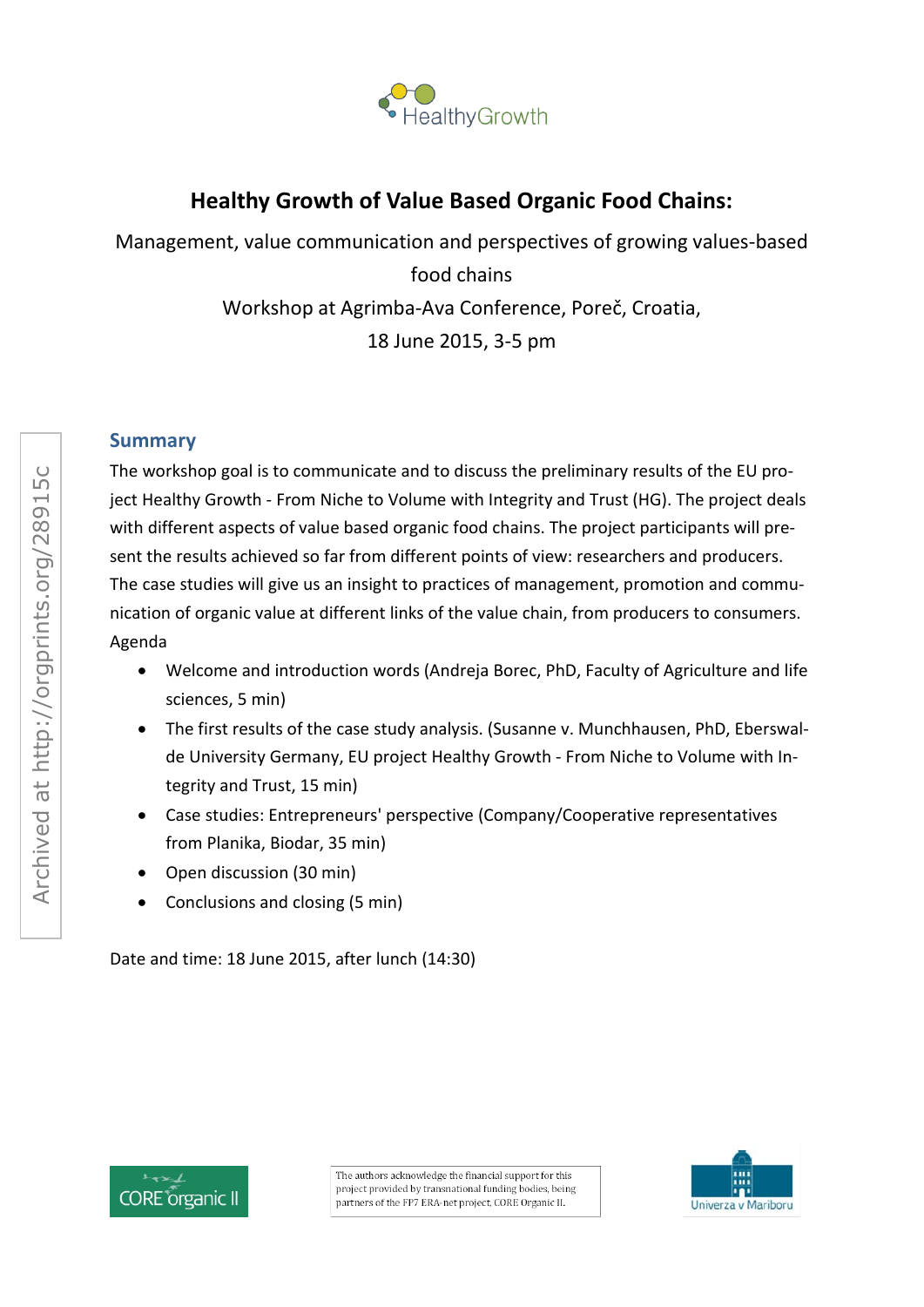

Screen shot from 12.6.2015: http://www.agrimba-ava2015.hr/

| <b>Name</b>            | Organisation                   |
|------------------------|--------------------------------|
| Andrea Borec           | University Maribor, Slowenia   |
| Susanne v. Münchhausen | Eberswalde University, Germany |
| Ziga Drev              | Prospeh Ltd, Slowenia          |
| Tomaz Levak            | Prospeh Ltd, Slowenia          |
| Urska Miklavic         | Mlekarna-planika Ltd, Slowenia |
| Toni Urbančič          | Mlekarna-planika Ltd, Slowenia |
| Jusep Juračak          | Zagreb University, Croatia     |
| Branka Šakić Bobić     | Zagreb University, Croatia     |
| Katalina               | Zagreb University, Croatia     |
| Valentina Hazic        | Redea, Croatia                 |
| Edward Majewski        | Warsaw University, Poland      |
| <b>Bruce Ahrendsen</b> | University of Arkansas, USA    |

#### **List of Participants**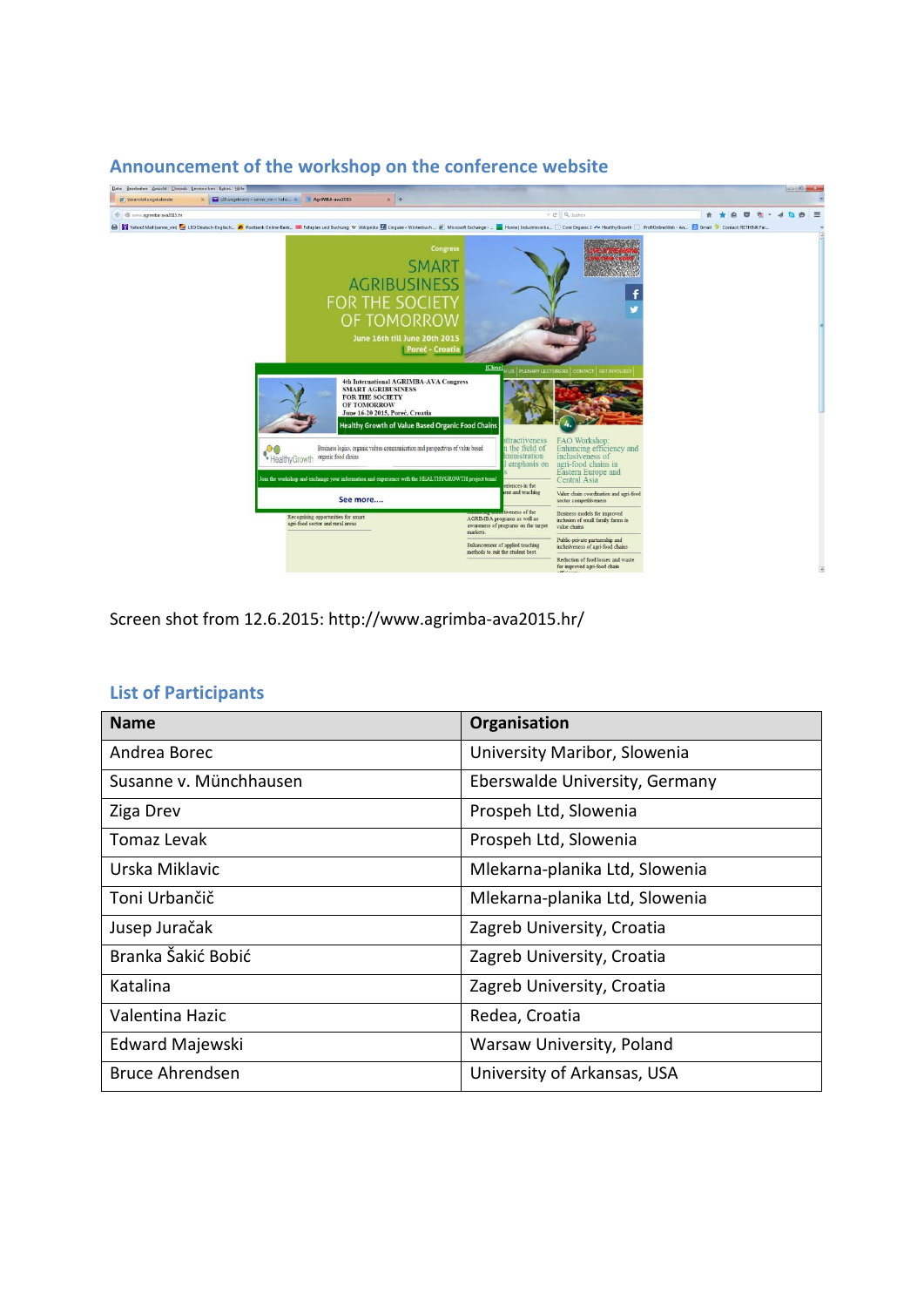## **Ekodar – brand of Šaleška Valley cooperative**

- Foundation of Ekodar administrative unit at Šaleška Valley cooperative in 2011
- Group of producers registered for the participation in the Ekodar brand owned by the cooperative
- Farmers receive around 10% more than the normal price for slaughter cattle
- Šaleška Valley cooperative is the responsible unit for the management of beef marketing: registration of participating farmers, organisation of supply and logistics, negotiations with all chain partners, contracting with business partners
- The slaughterhouse with organic certification is contract partner of Šaleška Valley cooperative
- The young marketing enterprise Prospeh Ltd is contract partner for the professional marketing of beef products. When Prospeh took over the responsibility for the marketing strategy, marketing was insufficient (very low turnover under Ekodar organic beef sales).
- In 2012, Prospeh changed the design of the logo and sharpened the profile by focusing on 5 key properties of Ekodar beef products. Turnover increased significantly between 2011 and 2015 due to rising volumes of processed meat and premium prices.
- Key challenges: to sustain the growth in revenue; logistics related to increasing volumes; to ensure and improvement the profitability which as insufficient when the label started; to extend product portfolio (more convenience products than hot dogs and meat patties); development of complementary sales channels because the quality and use of meat cuts from one animal are very different in eating and processing qualities.

• Piloting of track and trace solution with a new smartphone App called OriginTrail (R) Related links: www.ekodar.si; www.prospeh.com; http://origin-trail.com/ https://www.youtube.com/watch?v=NHwD\_C9hgTI; https://www.youtube.com/watch?v=9RfcuQhNyZQ; http://projects.au.dk/healthygrowth/outputs/

## **Planika dairy**

- Planika Ltd has a very strong image for its traditional dairy products and the nature based production systems (support of mountain farming, maintenance of mountain ecosystems: in-line with culture and natural environmental)
- Planika is known for integrity; chain partners and consumers trust the dairy factory
- Value of good relationship between farmers and the processor which is owned by Tolmin Valley Cooperative
- The Tolmin area is close to the Italian boarder. During the economic crisis (2008/2009) many part-time dairy farmers, in particular the younger generation,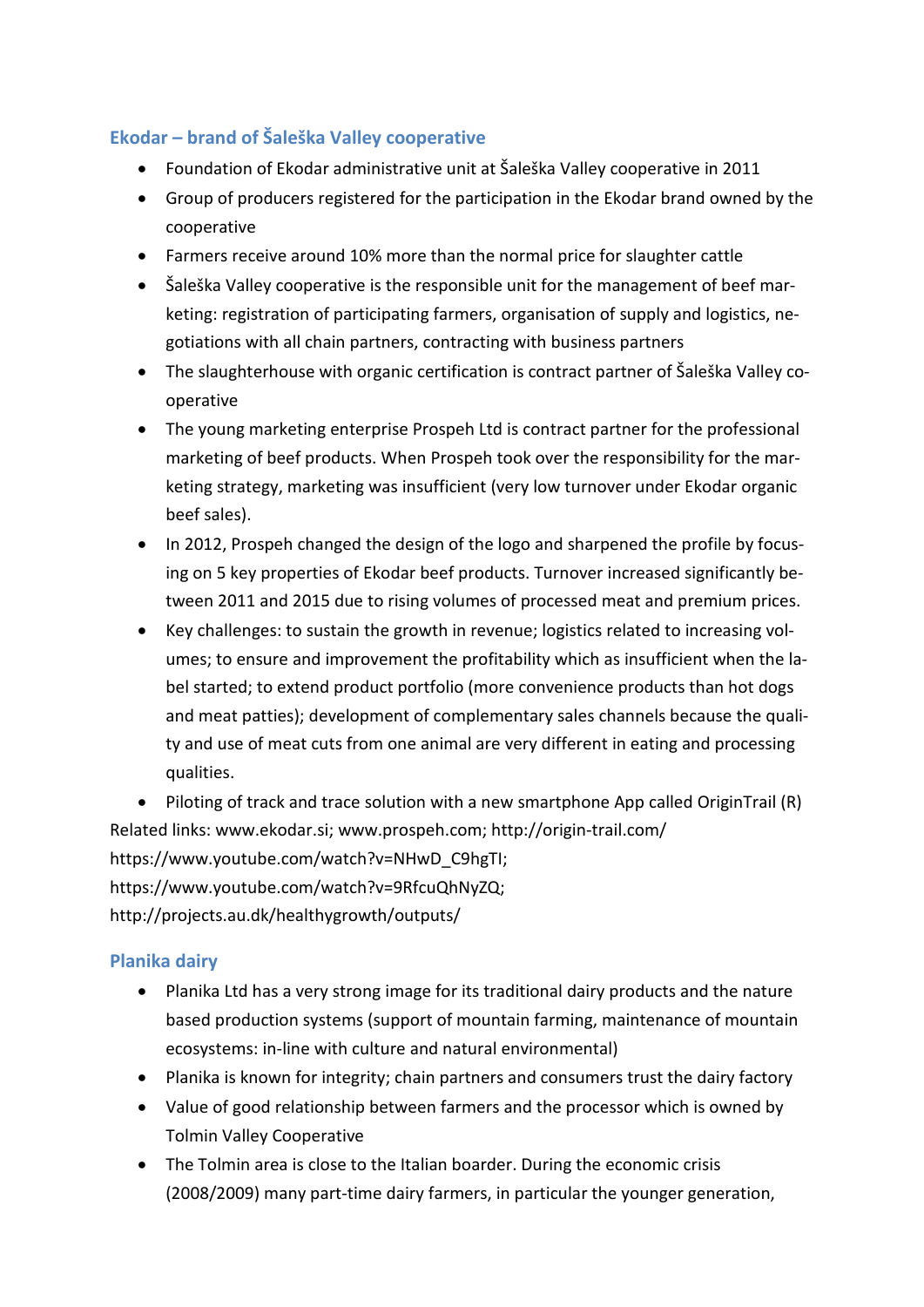started to commute to Italian cities for work. Commuting is time-consuming and difficult to combine with daily milking (even when the numbers of cows per family was/is very low). As a consequence, the numbers of farms has decreased significantly with the volumes of milk supply to the cooperative remained stable In the last years.

- Structural changes: The reduction in milk suppliers sounds positive in terms of transport efficiency. However, the Planika management is very concerned about this development because they see the risk of increasing abandonment of mountain pasture and negative socio-economic impact on villages and the small town of Tolmin.
- Pricing: The cooperative pays higher prices for the milk than other dairy factories. Planika Dairy Products are seen as high-value tradition-based products.
- Target group: Planika aims to maintain the offer of regional and organic products for reasonable end-user prices. Planika milk and yoghurt are targeted to families and other consumer groups with preferences for traditional and healthy food from Slovenia.
- Sales channels: Planika has an outlet next to the processing plants. Apart from the own dairy products other fresh and grocery products are offered. Some other smaller and speciality shops sell Planika products.
- Large quantities of Planika products are sold by conventional retailers in Slovenia. Regular price negations are a constant challenge for the small processor. Planika dairy perceives the distribution through retail enterprises as a source of concerns (See recommendations for practitioners)

Related links: www.mlekarna-planika.si; http://projects.au.dk/healthygrowth/outputs/ Movie: https://drive.google.com/file/d/0B3cnvM9eYptOMWhScGhlaHpkbnc/edit?pli=1

### **Workshop discussion**

#### Leading questions

Which challenges are values-based food business and initiatives facing at the moment? Are there management areas that particularly need development / support / know-how? Which support or knowledge exchange would be helpful?

Current challenges, typical requirements and/or needs for knowledge exchange

- Logistics: The organisation and maintenance of logistics of the cooling chain ensuring in-time deliveries are still a challenge for Planika Ltd. The meat chain of Ekodar faces logistic issues too. Slovenia is a small country. However, openness and cooperation beyond borders is still in issue.
- Marketing: "It is important to speak with shoppers." Consumers who visit the dairy's outlet can visit the small museum showing traditional dairy facilities. A documentary tells the story of dairy farming in the area and of the dairy processor that belongs to the group of farmers (registered cooperative).